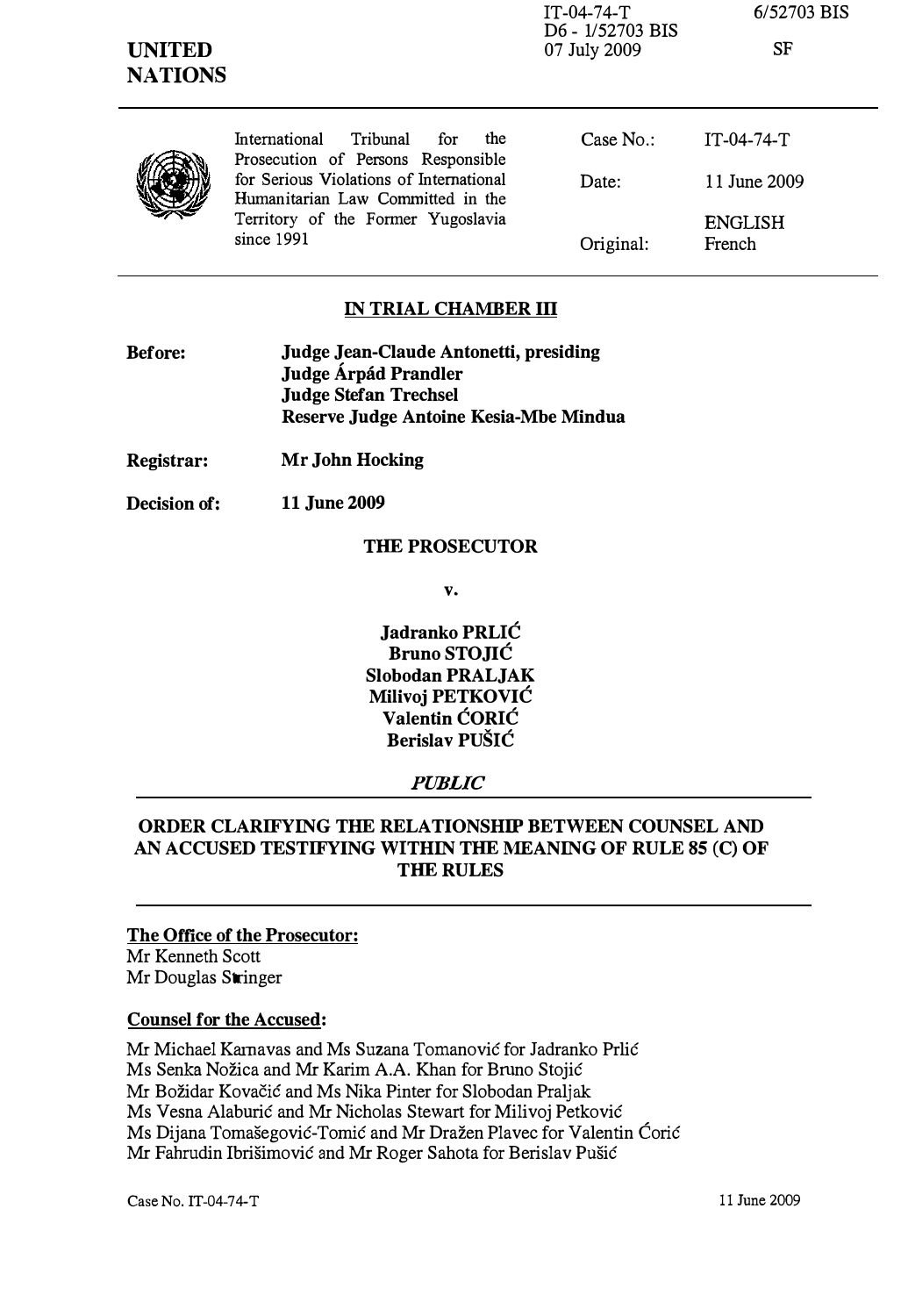TRIAL CHAMBER III ("Chamber") of the International Tribunal for the Prosecution of Persons Responsible for Serious Violations of International Humanitarian Law Committed in the Territory of the Fonner Yugoslavia since 1991 ("Tribunal");

SEIZED of the oral application by the Office of the Prosecutor ("Prosecution") made at the hearing of 8 June 2009, in which the Prosecution requested clarification from the Chamber regarding the possibility for the Accused Praljak to communicate, following direct examination, with his Counsel during the phases of questioning by the Judges and cross-examination by the Prosecution and other Defence teams, on the one hand, and to have prior knowledge of the documents that may be used during these phases by the Judges, Prosecution and other Defence teams, on the other hand ("Application"), $<sup>1</sup>$ </sup>

NOTING the "Order on the Mode of Examining an Accused Pursuant to Rule 85 (C) of the Rules" of I July 2008 ("Order of 1 July 2008"), in which the Chamber recalled that "the fundamental right of an accused to be entitled to legal assistance of his own choosing provided by Article 21 (4) (d) of the Statute applies throughout the testimony of an accused who chooses to appear pursuant to Rule 85 (C) of the Rules." $^2$ 

NOTING the "Decision on Prosecution's Appeal Against Trial Chamber's Order on Contact Between the Accused and Counsel During an Accused's Testimony Pursuant to Rule 85(C)" of 5 September 2008 ("Appeals Chamber Decision"), in which the Appeals Chamber found that "the Trial Chamber has not committed an error when ruling that an accused who testifies as a witness continues to enjoy his rights as an accused guaranteed to him under the Statute, in particular his right to communicate with counsel at any stage of the proceedings", $3$ 

CONSIDERING that in this case the Chamber notes that, in the Application, the Prosecution questions whether or not it is possible for the Accused Praljak to continue to communicate with his Counsel after the completion of the direct examination, $4$ 

<sup>&</sup>lt;sup>1</sup> Transcript in French ("T(F)"), pp. 41325 and 41326.

 $^{2}_{\circ}$  Order of 1 July 2008, p. 6.

<sup>&</sup>lt;sup>3</sup> Appeals Chamber Decision, para. 19.

 $4$  T(F) p. 41326.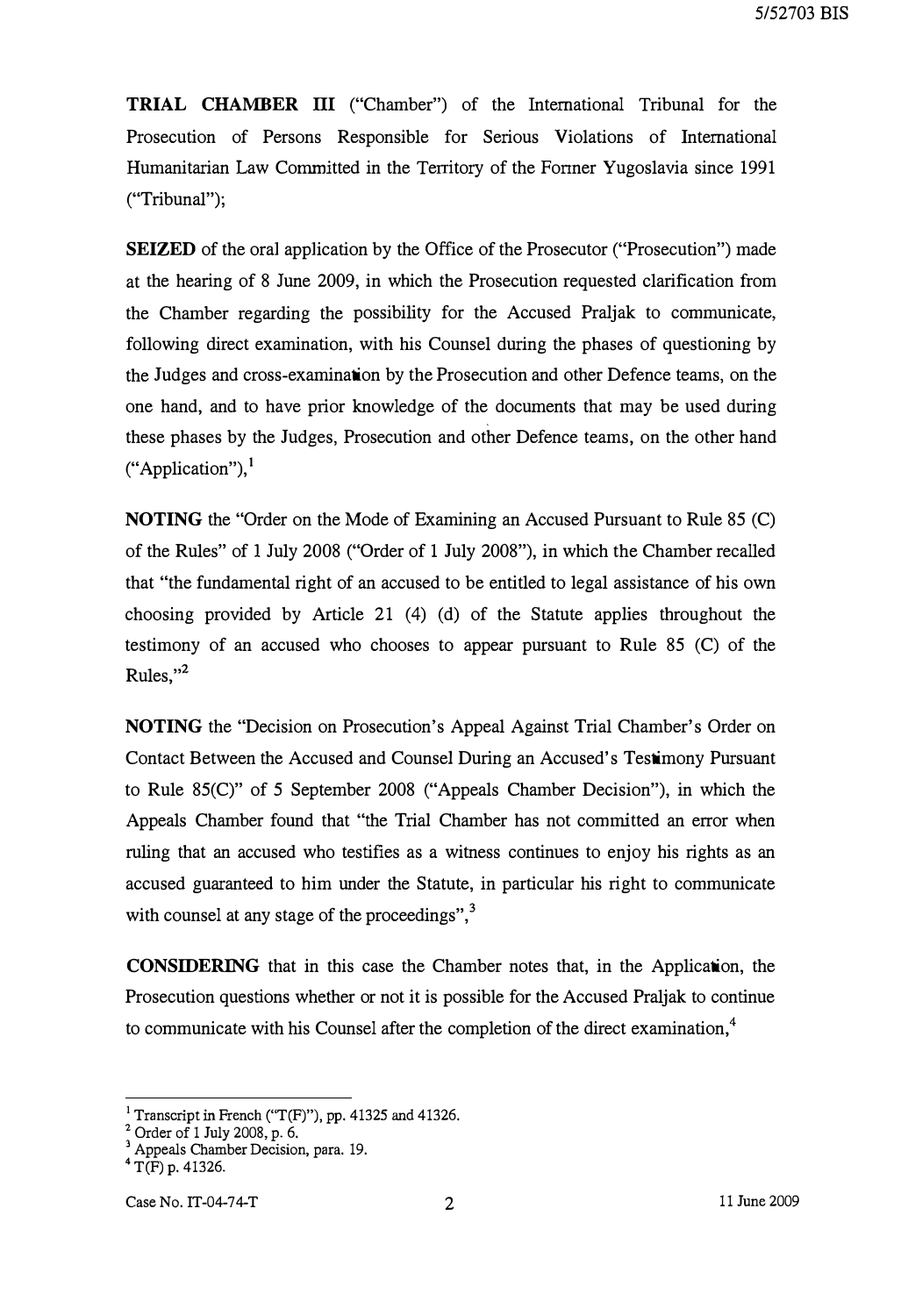CONSIDERING that, in this connection, the Chamber refers to the Order of 1 July 2008 and to the Appeals Chamber Decision, both of which have expressly indicated that an accused who testifies under Rule 85 (C) of the Rules of Procedure and Evidence ("Rules"), and who subsequently may therefore be subject to crossexamination and to questions from the Judges, is entitled to assistance from his counsel throughout his test imony,<sup>5</sup>

CONSIDERING that in this respect, the Chamber cannot make a distinction between the right to be assisted by counsel during the phase of direct examination and during the phase of cross-examination and questions from the Judges,

CONSIDERING that, as further noted by the Appeals Chamber, the Statute of the Tribunal ("Statute") guarantees the right of every accused to communicate with his counsel at any stage of the proceedings,<sup>6</sup>

CONSIDERING that with respect to the Prosecution's questions about the possibility for the Accused Praljak to have prior knowledge of the lists of documents that are to be used by the Judges in their questions and by the parties in their cross-examination, $\overline{a}$ the Chamber understands that the Prosecution is in fact questioning whether it is possible for the Accused Praljak to prepare in advance for the cross-examination and questions from the Judges, by using the lists of documents disclosed by the parties and the Judges,

CONSIDERING that the Chamber finds that Counsel for the Accused Praljak will indeed have knowledge, just like the other parties, of the lists of documents that will be used by the Judges during their questions and by the other parties during their cross-examination,

CONSIDERING that the Chamber, which has already recalled that there may be no interdiction of communications between the Accused and his counsel, nevertheless recalls that if the Prosecution fears that, by having prior knowledge of these lists of documents, the Accused Praljak is preparing his answers, the Prosecution should be in a position, in particular through a "careful"<sup>8</sup> cross-examination, to identify if the

<sup>5</sup>Order of 1 July 2008, p. 6.

<sup>6</sup>Appeals Chamber Decision, para. 19.

 $T(F)$ , p. 41326.

<sup>&</sup>lt;sup>8</sup> Appeals Chamber Decision, para. 17.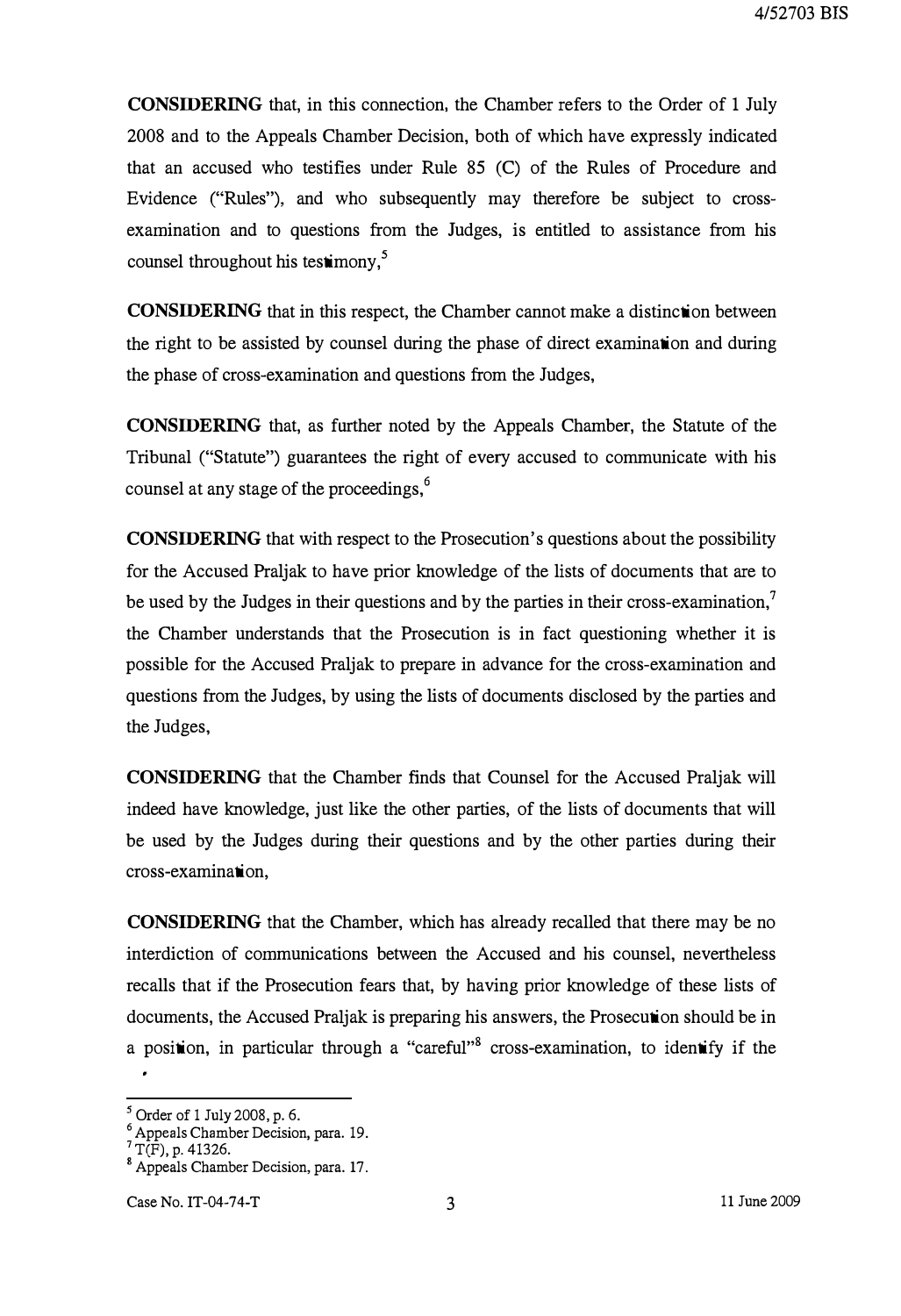Accused Praljak has indeed prepared his answers in advance or if he has been coached by his counsel, and thereby draw the Chamber's attention to this fact and possibly cast doubt on the reliability and credibility of the statements made by the Accused who is testifying,

CONSIDERING nevertheless that the Chamber, like the Appeals Chamber, presumes that the relationship between the Accused Praljak and his counsel in this respect is "appropriate",<sup>9</sup>

CONSIDERING finally that the Chamber recalls once again that in any event, the probative value that will be attached to the Accused Praljak's testimony in this case will be not be assessed until the final deliberations, in the light of the entire case file.<sup>10</sup>

# FOR THE FOREGOING REASONS,

PURSUANT TO Article 21 (4) of the Statute and Rules 54 and 85 (C) of the Rules,

RECALLS that communications between the Accused and his counsel are authorized at any stage of the proceedings,

RECALLS that the Prosecution will have the opportunity during its crossexamination, to establish whether or not the Accused Praljak had prior knowledge of the lists of documents; that it will also be able to establish whether he prepared his cross-examination in advance and possibly cast doubt on the credibility and reliability of the testimony.

Judge TrechseI attaches a separate opinion to the present decision.

Appeals Chamber Decision, para. 18.<br><sup>10</sup> See in this regard the Order of 1 July 2008, p. 6 and the Appeals Chamber Decision, para. 17.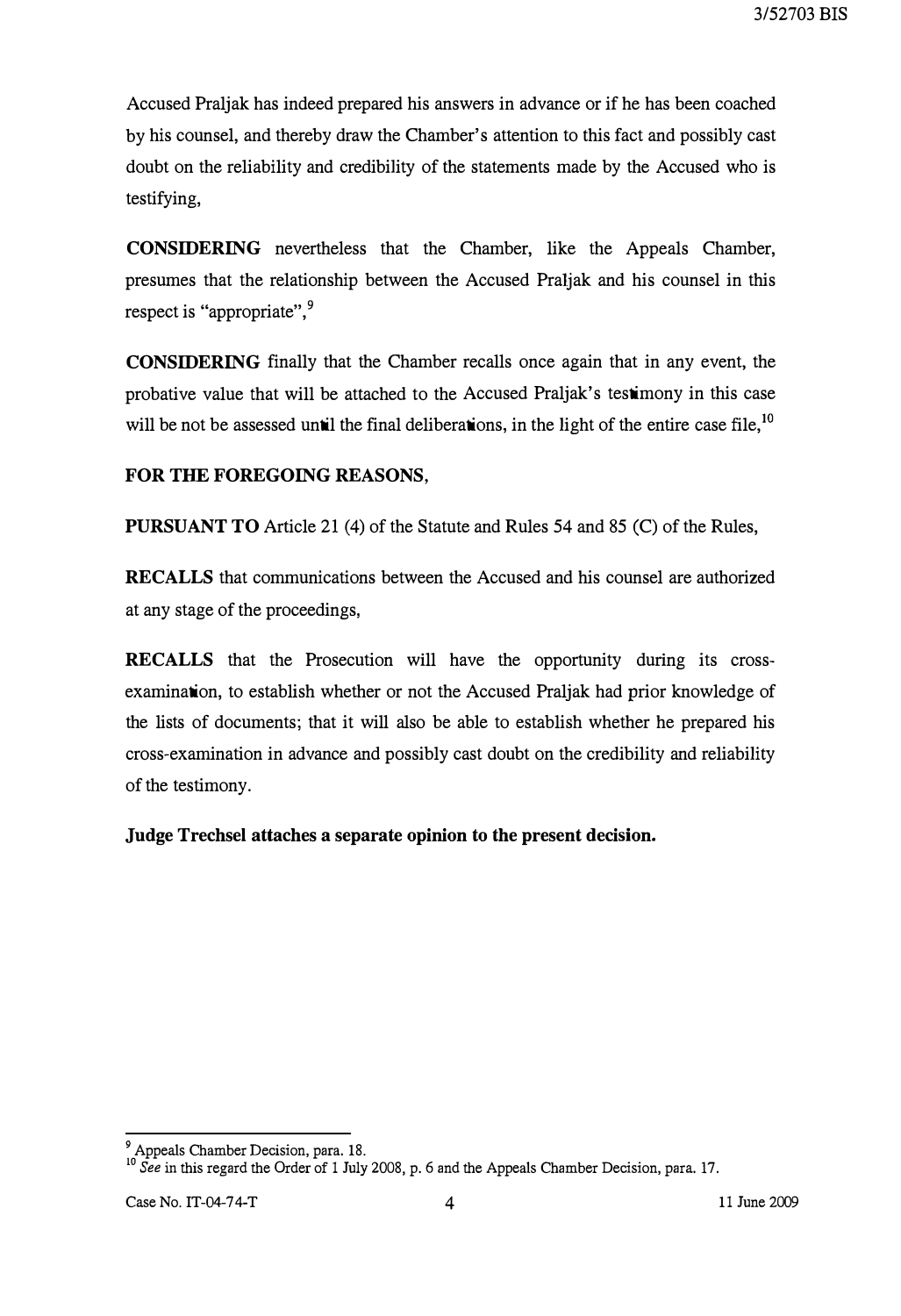Done in English and in French, the French version being authoritative.

Isignedl

Judge Jean-Claude Antonetti Presiding Judge

Done this eleventh day of June 2009 At The Hague

 $\ddot{\phantom{0}}$ 

The Netherlands

# [Seal of the Tribunal]